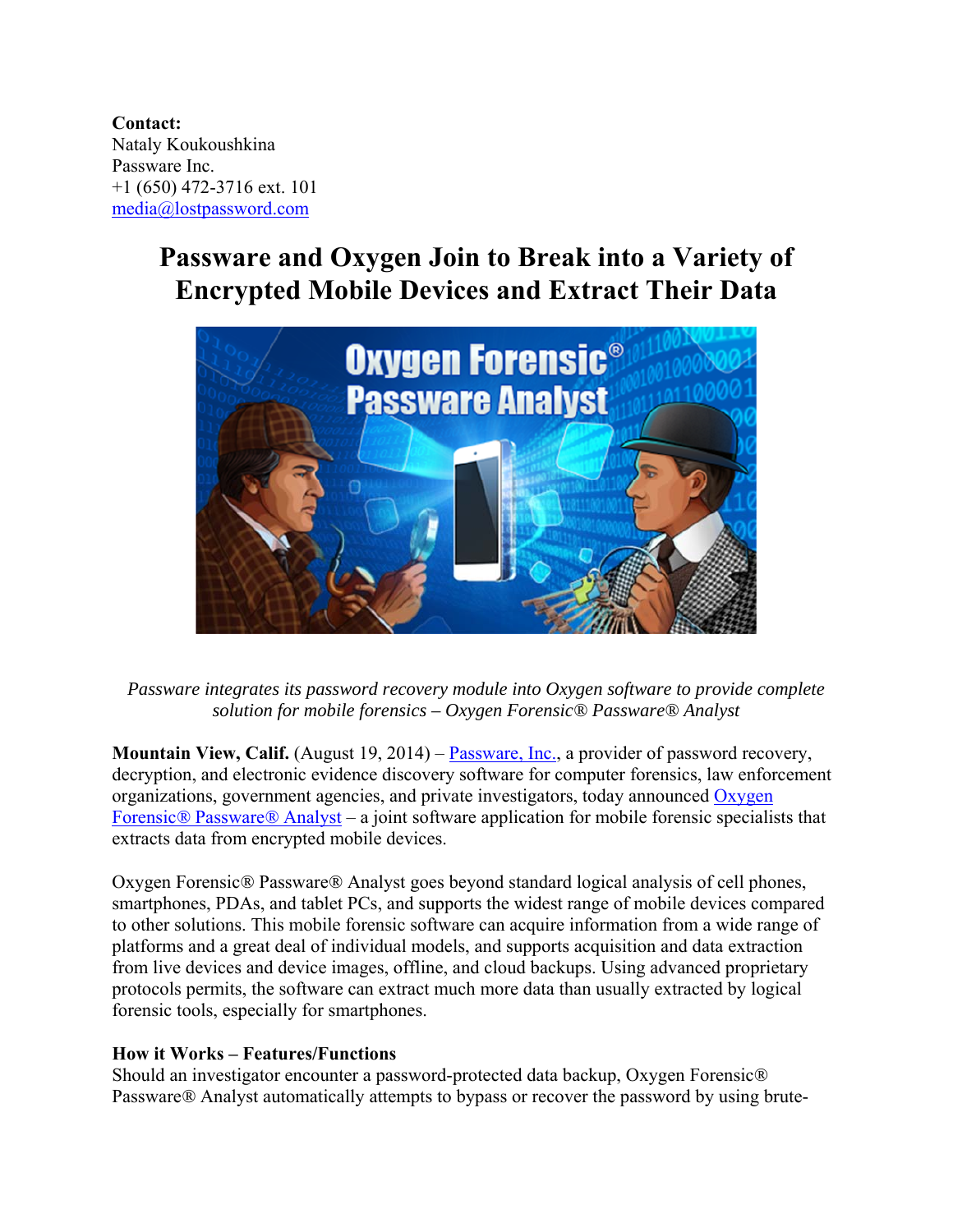force, dictionary, or other easily customizable attacks to deliver full access to protected information in the shortest time possible. Integrated password recovery with full GPU acceleration (AMD and NVIDIA cards), as well as distributed computing, is available for Android images, iTunes, and Android backups to further speed up the recovery.

Dmitry Sumin, CEO of Passware, notes that "IT computer forensic professionals are faced with the challenge of accessing data residing on a wide range of smartphones that are now broadly used both in the corporate environment and among consumers. Until now, few solutions provided investigators the means to quickly access password-protected Apple and Android data backups and images."

In particular, Oxygen Forensic*®* Passware*®* Analyst offers the ability to:

- Extract mobile data using 20+ methods, including live data acquisition, various device backups and images import, as well as extraction from the cloud;
- Extract live data from 8400+ mobiles devices running on iOS, Android OS, Windows Phone 8, Windows Mobile 5/6, RIM (Blackberry), Symbian OS, Bada OS, Chinese MTK chipset and feature phones;
- Acquire the full evidence set including deleted data: contacts, messages, calls, entire file system, user dictionaries, geo data, Wi-Fi connections history, etc.;
- Parse user data from 300+ most popular applications including as social networks, messengers, navigation, web browsers, productivity, etc., and analyze shared files and communications;
- Extract passwords and gives an access to messengers, social networks, saved maps, cloud stores, mailboxes and other services;
- Analyze the extracted data in Aggregated Contacts, Links and Stats, Social Graph, and Timeline sections.

Into Oxygen Forensic*®* Passware*®* Analyst, Passware has implemented the ability to recover iPhone and iPad backup passwords (iTunes back up files, iOS 4.x-7.x), Android backup passwords, and passwords for Android physical images (lock screen passwords). In addition, all password recovery processes support GPU acceleration (both NVIDIA and AMD) and distributed computing.

## **Product Demonstration**

A full release version of Oxygen Forensic*®* Passware*®* Analyst will be demonstrated at the 2014 HTCIA International Conference & Training Expo (Lost Pines Resort, Austin, Texas), the premier event for those in law enforcement and private industry who investigate high technology crimes, in booth #207 on August 24-27, 2014.

## **Pricing and Availability**

Oxygen Forensic*®* Passware*®* Analyst is available from both Passware Inc. and Oxygen Forensics Inc. directly or through their worldwide network of resellers. Special launch pricing of \$2.999 for a dongle-protected version is available for 90 days, until November 19, 2014. A free evaluation version is available for law enforcement upon request.